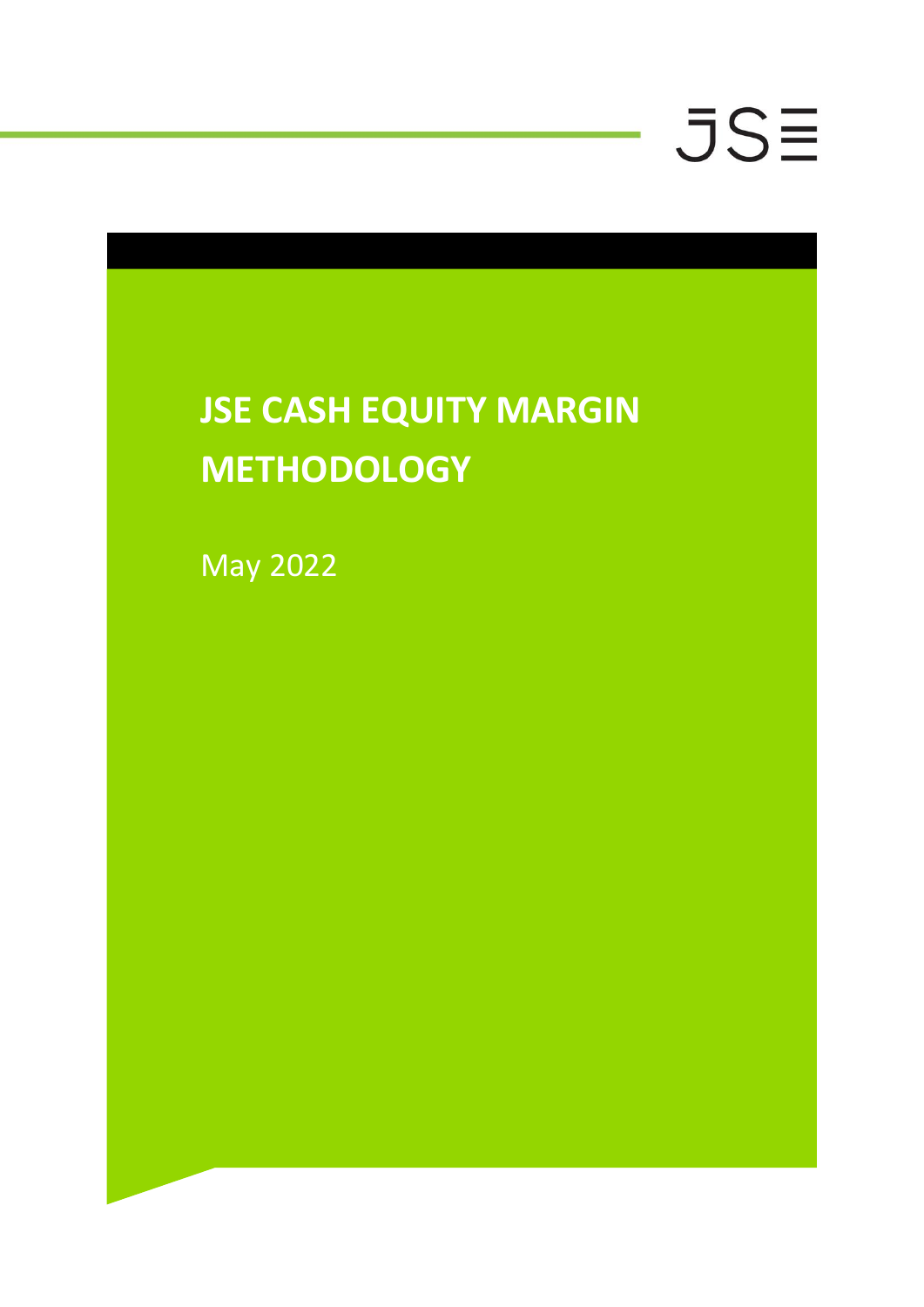#### **TABLE OF CONTENTS**

| 1. |     | $\label{eq:1} \mbox{Introduction} \,\, \ldots \,\, \ldots \,\, \ldots \,\, \ldots \,\, \ldots \,\, \ldots \,\, \ldots \,\, \ldots \,\, \ldots \,\, \ldots \,\, \ldots \,\, \ldots \,\, \ldots \,\, \ldots \,\, \ldots \,\, \ldots \,\, \ldots \,\, \ldots \,\, \ldots \,\, \ldots \,\, \ldots \,\, \ldots \,\, \ldots \,\, \ldots \,\, \ldots \,\, \ldots \,\, \ldots \,\, \ldots \,\, \ldots \,\, \ldots \,\, \ldots \,\, \ldots \,\, \ldots \,\, \ldots \,\,$ |  |  |  |  |
|----|-----|-----------------------------------------------------------------------------------------------------------------------------------------------------------------------------------------------------------------------------------------------------------------------------------------------------------------------------------------------------------------------------------------------------------------------------------------------------------------|--|--|--|--|
| 2. |     |                                                                                                                                                                                                                                                                                                                                                                                                                                                                 |  |  |  |  |
|    | 2.1 |                                                                                                                                                                                                                                                                                                                                                                                                                                                                 |  |  |  |  |
|    | 2.2 |                                                                                                                                                                                                                                                                                                                                                                                                                                                                 |  |  |  |  |
|    | 2.3 |                                                                                                                                                                                                                                                                                                                                                                                                                                                                 |  |  |  |  |
|    | 2.4 |                                                                                                                                                                                                                                                                                                                                                                                                                                                                 |  |  |  |  |
| 3. |     |                                                                                                                                                                                                                                                                                                                                                                                                                                                                 |  |  |  |  |
|    | 3.1 |                                                                                                                                                                                                                                                                                                                                                                                                                                                                 |  |  |  |  |
|    | 3.2 |                                                                                                                                                                                                                                                                                                                                                                                                                                                                 |  |  |  |  |
|    | 3.3 |                                                                                                                                                                                                                                                                                                                                                                                                                                                                 |  |  |  |  |
|    | 3.4 |                                                                                                                                                                                                                                                                                                                                                                                                                                                                 |  |  |  |  |
| 4. |     |                                                                                                                                                                                                                                                                                                                                                                                                                                                                 |  |  |  |  |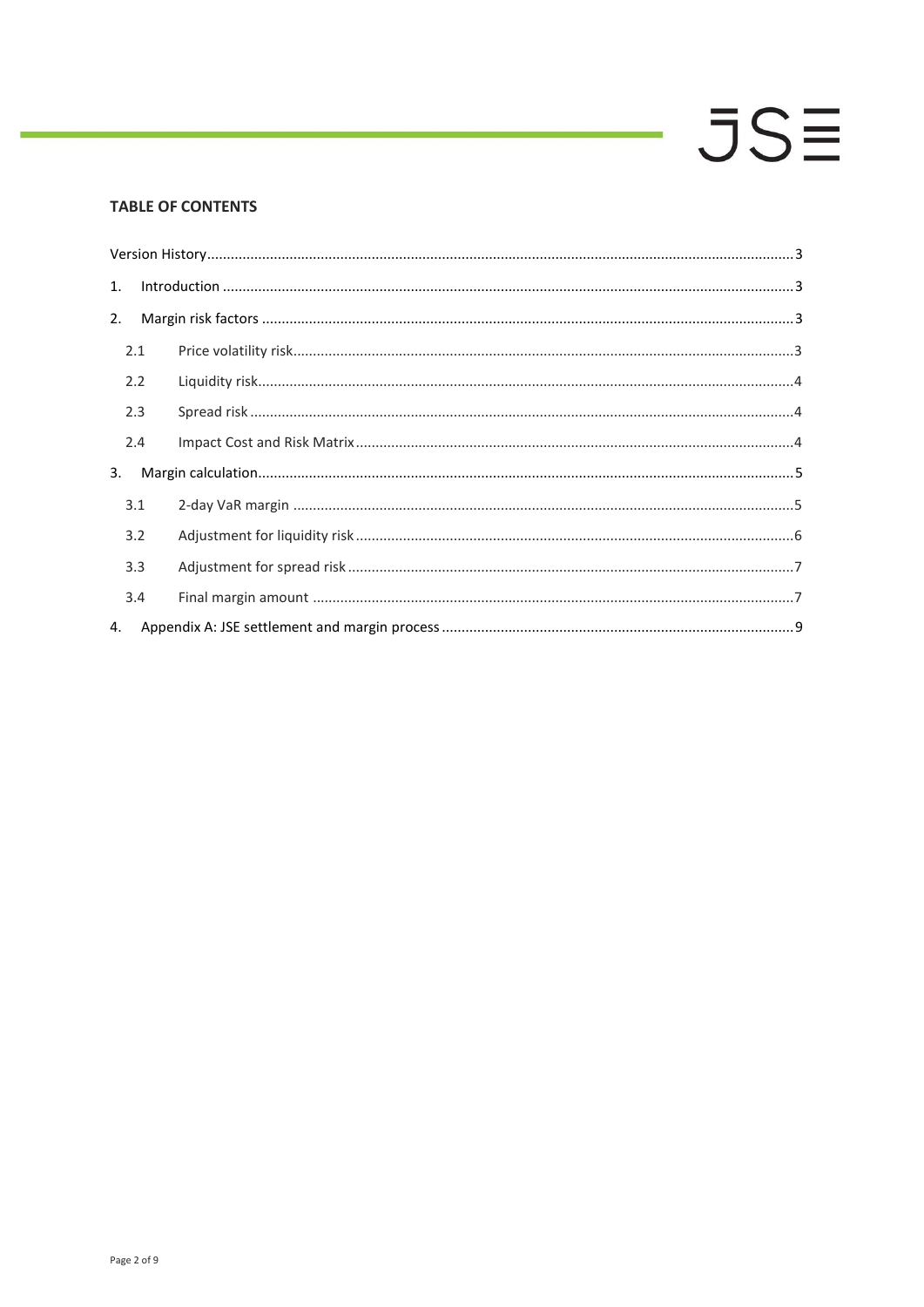#### <span id="page-2-0"></span>**Version History**

| <b>L.U</b> | 1 V I U | sion'<br>$V \cap T$ | team |
|------------|---------|---------------------|------|

### <span id="page-2-1"></span>**1. Introduction**

This document details the margin methodology used to calculate the margin rate (%) in the JSE cash equities market.

Margins are calculated at EOD on T+1 for all trades that are uncovered (shown to lack the required securities or funds for settlement) or where the participant's Central Securities Depository Participant (CSDP) has not committed to the trade. The margin is paid to the JSE and either repaid if settlement is successful or utilised to compensate the affected counterparties in the event of a default. The total margin on T+1 is the combination of the following components:

- The profit-and-loss component on a trade between T to T+1 due to realised price movements
- Potential future exposure (PFE) component to cover market risk exposure based on future price movements that may occur before the trade is settled and affected counterparties suitably compensated.

Margin on the market risk component aims to cover the market risk that the JSE is exposed to when it intervenes in trade settlement, and considers price volatility and liquidity using a parametric VaR model with an adjustment for spread risk.

A high-level overview of the JSE settlement and margin process can be found in Appendix A.

### <span id="page-2-2"></span>**2. Margin risk factors**

The JSE margin methodology models the potential future exposure component of the total margin requirement by considering adverse potential price movements and the impact of the liquidity of the securities.

The JSE margin methodology caters for the following risk factors:

- Price volatility risk
- Liquidity risk
- Spread risk

#### <span id="page-2-3"></span>**2.1 Price volatility risk**

The more volatile a security's price, the greater the chance of an insufficient margin to offset the losses incurred. JSE utilises a parametric Value at Risk (VaR) approach to quantify the risk of the "failed" trade over the 2-day margin period, using a **99.95%** confidence interval.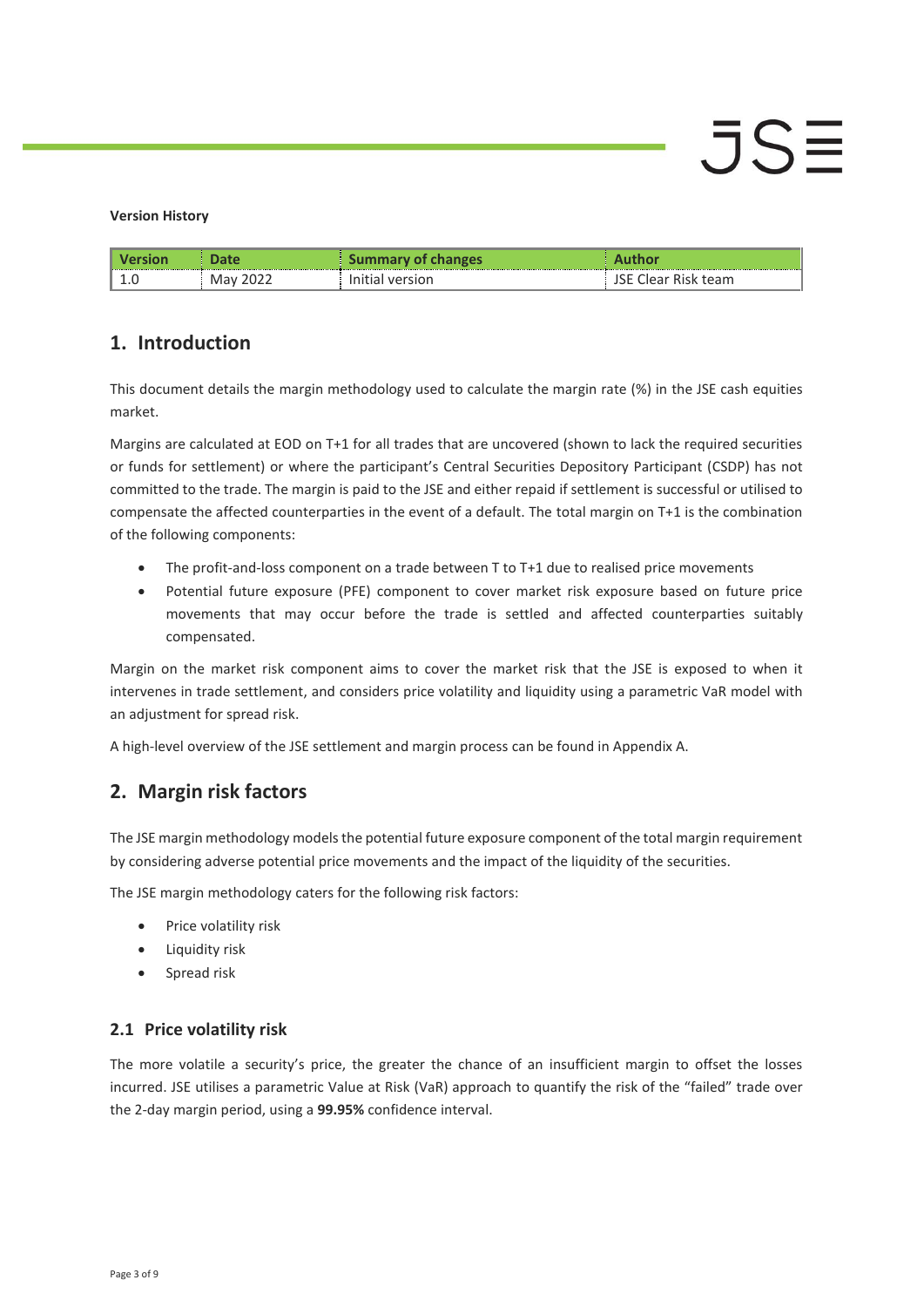#### <span id="page-3-0"></span>**2.2 Liquidity risk**

Liquidity risk is defined as the inability to liquidate or purchase large positions in the market due to a lack of willing buyers or sellers. For margining purposes, a 2-day margin may be insufficient to compensate the JSE for losses if the trade takes more than 2 days to liquidate. Even if the trade is "given-up" the buyer still needs to be compensated for this risk at market re-entry. Each trade therefore has a "trade-out" period that needs to be considered for risk purposes. Where the trade-out period is longer than 2 days the VaR calculation is extended to consider the liquidation period risk beyond 2 days (referred to as Liquidity-VaR or LVAR).

#### <span id="page-3-1"></span>**2.3 Spread risk**

Generally, the more liquid a security, the smaller the spread, and the lower the potential spread risk or cost is when dealing in that security. This means that the costs of "crossing" the bid offer spread are higher for less liquid shares. This is particularly problematic where less liquid shares are margined. Should the non-defaulting party to a transaction be forced to re-enter the market and purchase the securities in the market, the spread may have widened. Moreover, given a large transaction, the spread may widen as the party attempts to transact in the market.

#### <span id="page-3-2"></span>**2.4 Impact cost and Risk matrix**

Where positions or trades are large, the risk of impact costs is raised. A buyer of securities incurs impact costs where the volume purchased is high relative to the total volume traded on the day. The required margin clearly needs to consider the potential impact costs of any position and adjust the margin accordingly with the potential costs.

To ensure that the margin amount is scaled to consider the impact cost for larger trades, JSE calculates the margin amounts for various potential trade quantities in a security. These quantities form the basis of the risk matrix and increase in a stepped interval. As the size of the trade becomes larger the bucket size is increased. The table below specifies how the buckets size varies by quantity range to determine the margin rate.

| <b>Quantity range (number of shares)</b> | <b>Bucket size per quantity range</b> |
|------------------------------------------|---------------------------------------|
| $1 - 1,000$                              | 100                                   |
| $1,001 - 100,000$                        | 1,000                                 |
| $100,001 - 200,000$                      | 10,000                                |
| $200,001 - 1,000,000$                    | 100,000                               |
| $1,000,001 - 5,000,000$                  | 1,000,000                             |

Thus, for each security, margin amounts are calculated using the quantities from the above buckets.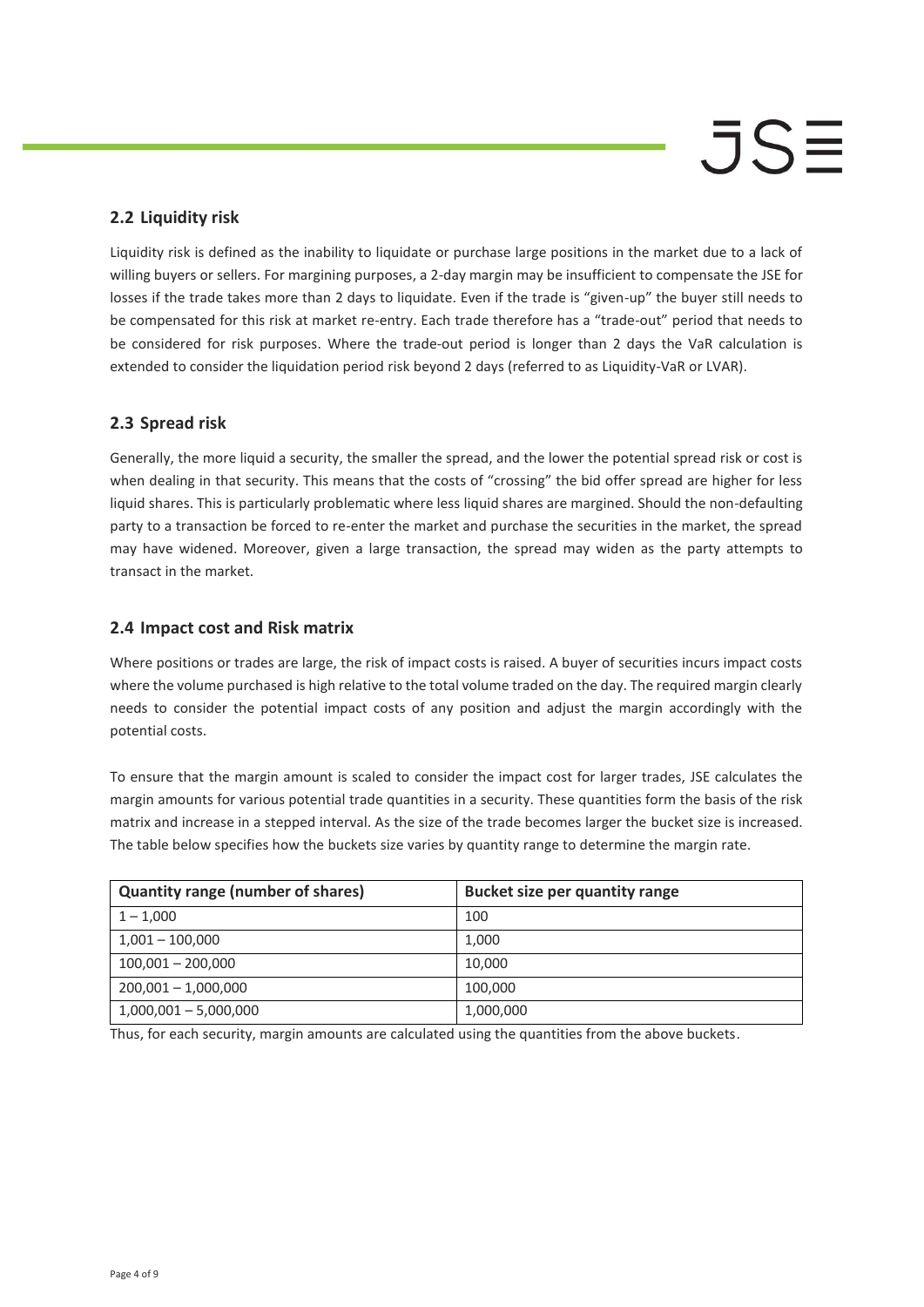### <span id="page-4-0"></span>**3. Margin calculation**

The margin methodology includes the following steps:

- Mark-to-Market uncovered or uncommitted trades at EOD on T+1
- Calculate a 2-day VaR margin for the position
- Adjust the 2-day VaR margin to capture the additional liquidity risk for positions that take longer than 2 days to liquidate

JSE

- Adjust the margin for spread costs
- Generate a daily risk matrix for each individual share on the JSE, dependent on the size or the nominal of the trade
- Apply the day's margin rate, depending on size and volatility, to the uncovered or uncommitted trades

The following input data is required for each asset:

- Daily Closing prices (125-day history) to calculate 1 day volatility estimate
- Daily Trade volumes (30-day history) used in calculation of LVaR days to trade out (D)
- Daily Bid prices (30-day history) used in calculation of spread risk adjustment
- Daily Offer prices (30-day history) used in calculation of spread risk adjustment

#### <span id="page-4-1"></span>**3.1 2-day VaR margin**

The 2-day VaR margin is calculated using a parametric Value at Risk method, with the confidence interval set to **99.95%** and the volatility parameter based on an Exponentially Weighted Moving Average (EWMA) using **125 days** of historical price movements. The use of the parametric VaR model assumes that the returns are normally distributed.

Assuming a trade in a security of quantity N is eligible for margining on T+1 with a closing price of P, then the VaR is given as:

$$
VaR = value \cdot \sigma Z_{\alpha} \sqrt{2}
$$

**Where** 

| Value        | $=$     | $N \times P$                                                                       |
|--------------|---------|------------------------------------------------------------------------------------|
| $\sigma$     | $=$ $-$ | the estimate of 1-day volatility of log returns (of daily prices)                  |
| $Z_{\alpha}$ | $=$     | The z-score (on a standard normal distribution) is determined by the confidence    |
|              |         | interval chosen for the value at risk calculation. In the JSE margining process, a |
|              |         | confidence interval of 99.95% has been selected so the z-score is 3.29.            |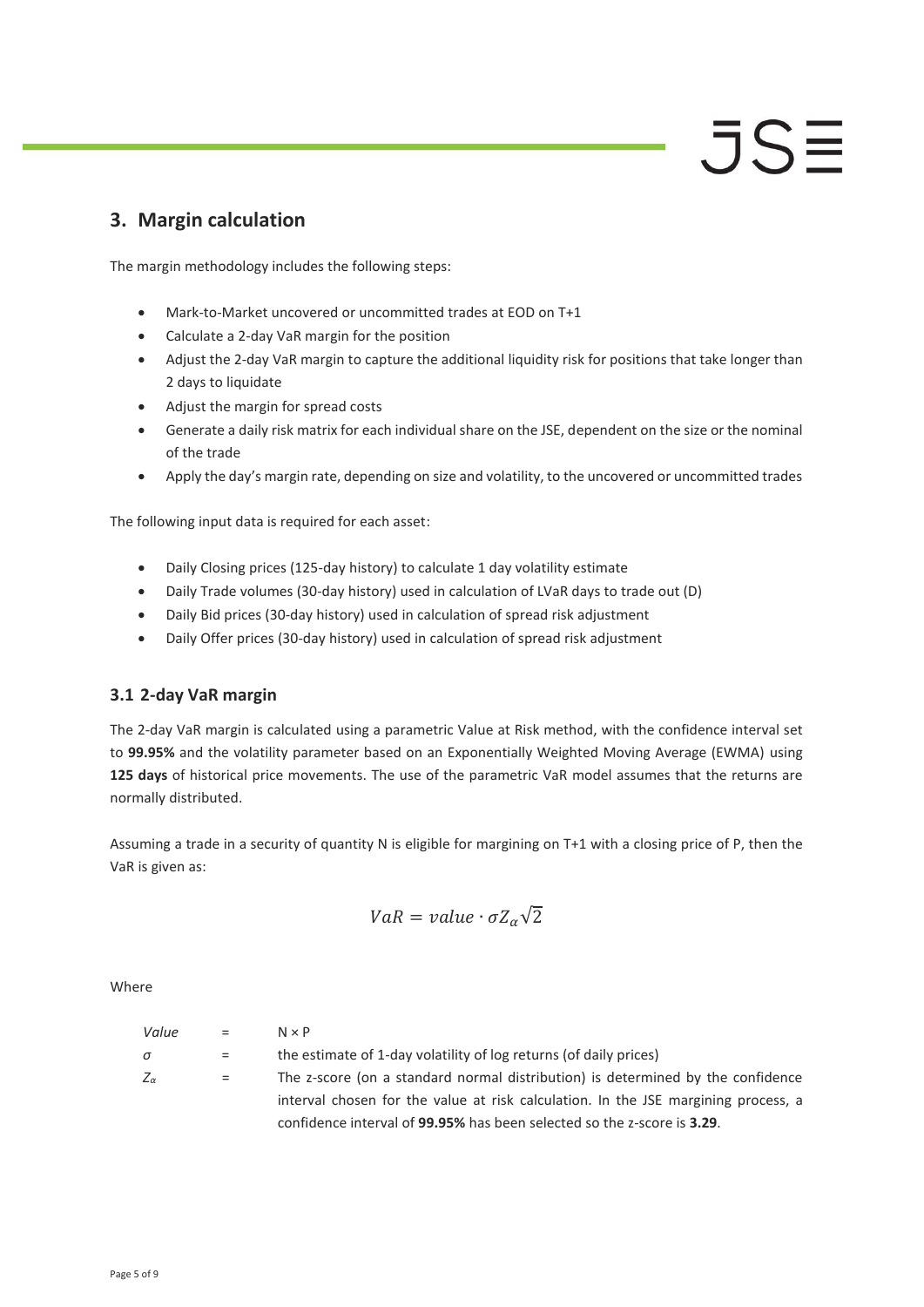In general, the EWMA volatility method places more emphasis on recent returns as higher weights are assigned through the formula to more recent data. The  $\lambda$  value determines the weight of the data in the formula. The smaller the value of  $\lambda$ , the quicker the weights decay. An industry-standard value of 0.94<sup>1</sup> is used. This lends more weight to the most recent returns. The equation used to calculate the variance using EWMA is:

$$
\sigma^2 = \sum_{t=1}^{125} (1 - \lambda) \cdot \lambda^{t-1} \cdot R_t^2
$$

Where

 $\lambda$  = Lambda (0.94) i.e., parameter determining the weight of each return *Rt = Log returns of the daily stock price at time t (Pt) in 125-day lookback period σ = 1-day v*olatility

$$
R_t = \ln\left(\frac{P_t}{P_{t-1}}\right)
$$

- The Exponentially Weighted Moving Average (EWMA) methodology places more emphasis on recent data
- $\bullet$  The  $\lambda$  determines the weight of the data, the smaller the value the quicker the weight decays
- $\lambda$  of 0.94 is used; this lends weight to the most recent returns

#### <span id="page-5-0"></span>**3.2 Adjustment for liquidity risk**

If the time taken to trade the quantity of shares is greater than 2 days, the 2-day VaR is adjusted to compensate for this additional liquidity risk during the longer trade out period. To determine the average number of days (D) that it would take to trade out a position in the security, we first need to determine the current average daily volume that is traded, where the average is taken over the last **30 days**.

To minimise potential adverse market price impact, we assume that when determining the trade period that only 30% of the average daily volume is traded each day so that the trade out period is then given by:

$$
D = \frac{N}{(30\% * average trade volume)}
$$

Where

N = quantity of shares that the margin is calculated for market participation = 30%

<sup>&</sup>lt;sup>1</sup> Source: Master Class: Calculating Value at Risk (VaR) by Jawwad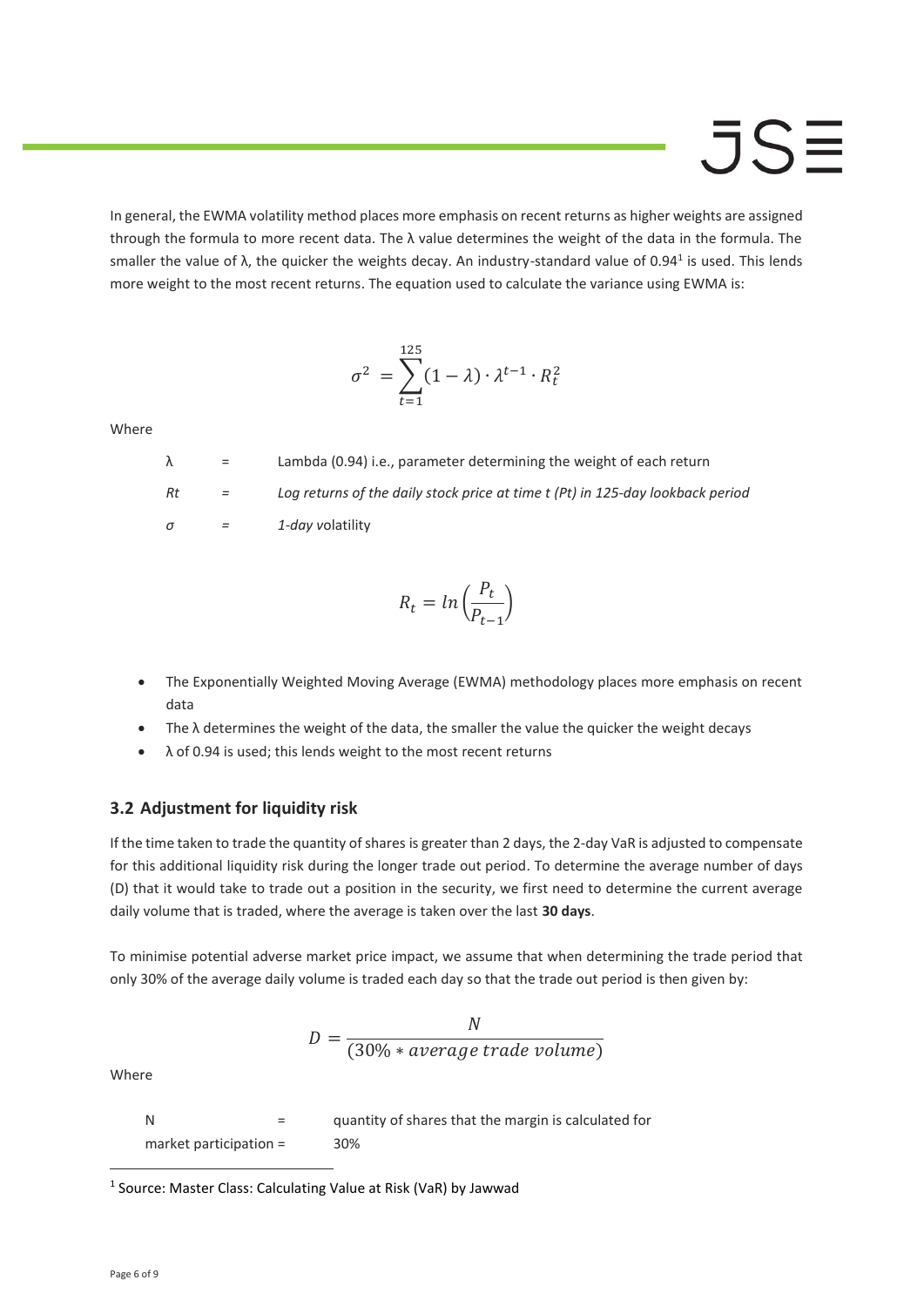Where D is small, the trade involves a small quantity of shares and/or it involves highly liquid shares. Where D islarge, it implies that it may take several days to replicate the original trade. This will hold for trades that either involve a large number of shares, relative to the volume traded, or involve illiquid shares that are not readily available for trading on a daily basis.

It is assumed that the trade will be equally spread over the trade out period, and N/D shares are traded per day in each "daily tranche". The VaR is calculated for each day in the trade out period and summed across those days of D over 2 days.

$$
LVaR = \sum_{i=3}^{D} \frac{N*P}{D} * \sqrt{i}\sigma Z_{\alpha} \qquad D > 2
$$

This is then approximated by the following integral, which implicitly assumes that the trade is executed continuously from EOD T+3 to T+3+D.

$$
LVaR \cong \int_2^D \frac{N*P}{D} * \sqrt{i}\sigma Z_\alpha Di = \sigma Z_\alpha * \frac{N*P}{D} * \frac{2}{3}(D\sqrt{D} - 2\sqrt{2}) \qquad D > 2
$$

Hence,

$$
LVaR = value * \sigma Z_{\alpha} * \frac{2}{3} \left( \sqrt{D} - \frac{2\sqrt{2}}{D} \right)
$$

#### <span id="page-6-0"></span>**3.3 Adjustment for spread risk**

To adjust for the cost of "crossing" the bid-offer spread, the following adjustment is added to the margin calculation, using the average spread over the last 30 days.

$$
Spread \text{ adjustment} = \frac{1}{2} * average \text{ spread} * value
$$

$$
Spread = \frac{Offer - Bid}{Close Price}
$$

#### <span id="page-6-1"></span>**3.4 Final margin amount**

The total final margin amount is a combination of the components described in sections **Error! Reference source not found.**[, 3.3](#page-6-0) an[d 3.3.](#page-6-0)

$$
Final\ margin = 2\ day\ VaR + LVaR + Spread\ adjustment
$$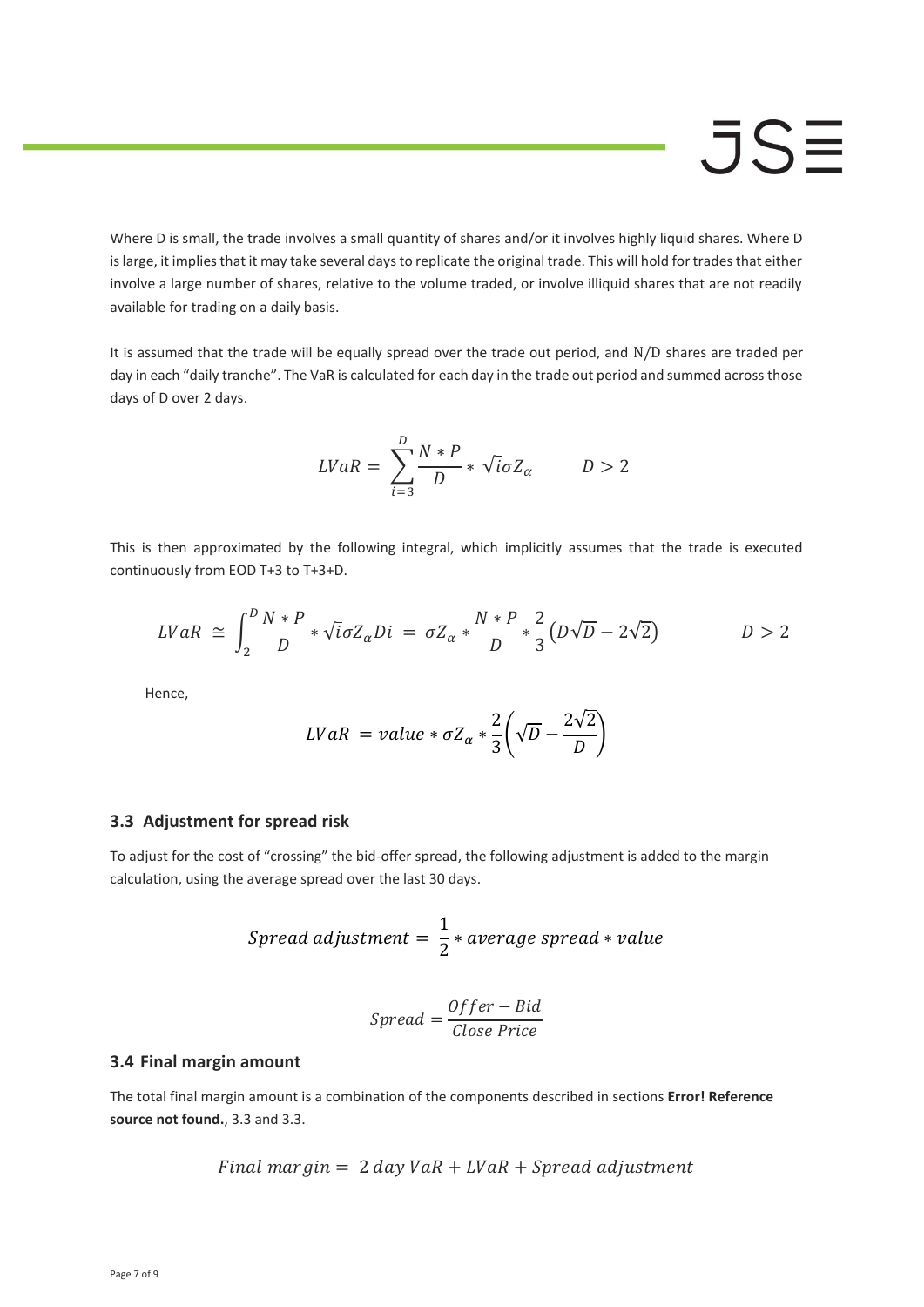$$
= \begin{cases} \frac{1}{2} * average\ spread * value + value * \sigma Z_{\alpha} * \sqrt{2} & D \le 2\\ \frac{1}{2} * average\ spread * value + value * \sigma Z_{\alpha} * (\sqrt{2} + \frac{2}{3}(\sqrt{D} - \frac{2\sqrt{2}}{D}) & D > 2 \end{cases}
$$

The VaR is calculated using the volatility of the log-returns of price movements but is applied to the MtM price as a straight percentage.

The VaR calculates the estimated price movement within a certain confidence interval. However, as this is calculated using log returns it in fact calculates the estimated log of the price movement. Hence, to correctly calculate the margin requirement, the VaR should be converted back into actual price movements. This correction is negligible for smaller margin percentages, but for anything over 7% it will noticeably increase the margin that is calculated. A large proportion of trades are margined at levels similar to this, and so the correction would have a noticeable effect on the calculation.

The following adjustment would need to be made:

Final margin with adjustment for VaR using  $log$  returns =

$$
\begin{cases} \frac{1}{2} * average\ spread * value + value * (exp[{\sigma Z_{\alpha} \sqrt{2}}] - 1) & D \le 2\\ \frac{1}{2} * average\ spread * value + value * (exp{\sigma Z_{\alpha} * [\sqrt{2} + \frac{2}{3}(\sqrt{D} - \frac{2\sqrt{2}}{D})]} - 1) & D > 2 \end{cases}
$$